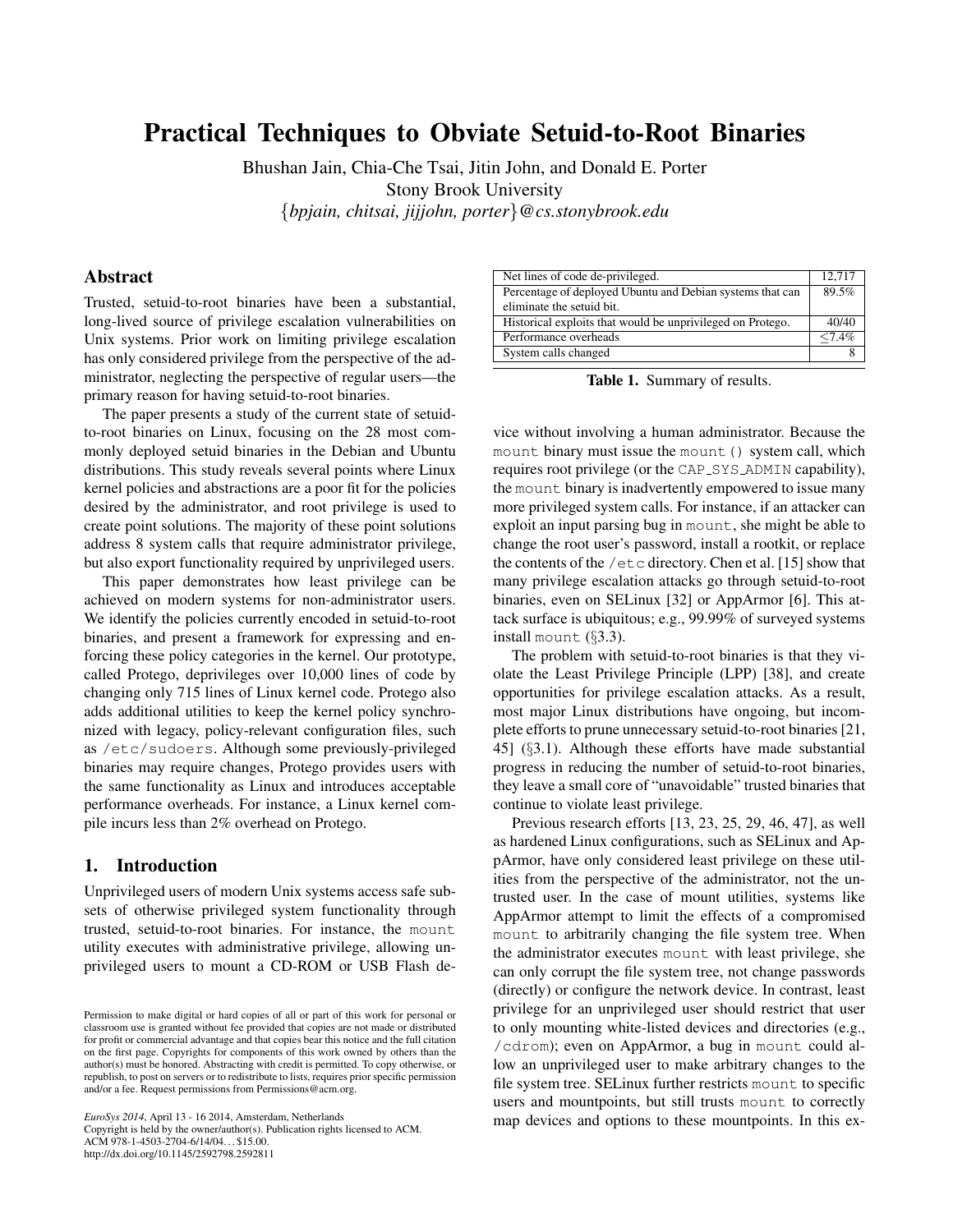ample, least privilege on these utilities can only be enforced by the OS kernel, and policies must be expressed not just in terms of the user requesting a system call, but also in terms of the objects of the requested call.

This paper presents a simple, efficient framework for migrating policies from setuid-to-root binaries into the kernel, obviating the need for these privileged binaries in nearly all situations. We study the 28 most commonly installed binaries on Debian and Ubuntu Linux, which account for all setuid-to-root binaries on roughly 89.5% of systems surveyed (§3.3).

One essential insight from the study is that only eight system calls and a few other system interfaces underlie the vast majority of root privilege requirements. These system calls export functionality that is required by unprivileged users, yet require administrative privilege. For these system calls, this paper proposes enforcing more expressive policies that more closely match the policies encoded in setuid binaries and configured by administrators. We present a prototype, called Protego, which extends the AppArmor [6] Linux Security Module (LSM) [48]. Protego changes only 715 lines of Linux kernel code, and adds additional trusted utilities to keep the kernel policy synchronized with legacy, policyrelevant configuration files, such as /etc/sudoers. In addition to these 8 system calls, a few additional system abstractions must be adjusted to remove privilege. Although Protego extends AppArmor, any security-hardened Linux variant could adopt these techniques.

An underlying motivation for setuid-to-root binaries is flexibility. When the kernel adopts a new abstraction, system developers may not understand precisely what the safe subsets of functionality are, or which subsets any real application will require. The underlying assumptions are that the setuid binary can be patched faster than the OS kernel, and that some experience may be required before a sufficient and minimal policy language can be defined. This paper observes, however, that almost all setuid binaries are using abstractions that are decades old with very well-understood policies, and that modern kernels have flexible infrastructures for security policy enforcement [48]. Thus, there is no compelling reason to prefer setuid binaries to dynamically configurable policies enforced by a kernel security module.

The contributions of this work are as follows:

- A study of the policies encoded in setuid-to-root binaries on current Linux systems, considering privilege from the perspective of the non-administrative user.
- Identifying a set of straightforward changes to Linux which would obviate the need to violate the least privilege principle on most systems. Our prototype reduces the trusted computing base of Ubuntu Linux by 12,717 lines.
- Evaluating these changes on Linux, demonstrating that setuid-to-root binaries can be deprivileged with minimal overheads, minimal changes to trusted code, and no loss of functionality for users. For instance, a Linux kernel

compilation on Protego is less than 2% slower than on unmodified Linux.

Thus, this paper demonstrates that most deployed systems can uphold the Least Privilege Principle at minimal costs. We are continuing to investigate the long "tail" of infrequently installed setuid binaries; Section 5.4 surveys the expected effort to remove setuid-to-root altogether. We are also pursuing practical adoption of these techniques. For instance, the maintainers of the Debian eject package have agreed to changes that would deprivilege the dmcrypt-get-device binary.

## 2. Protego Overview

Protego executes setuid-to-root binaries without privilege. Underlying a fairly wide range of packages (currently 82) containing setuid-to-root binaries, are a small number of system calls (8), system files, and devices that are either root-only, or have coarse subsets of functionality that are root-only. Protego centralizes the policies currently encoded in this disparate collection of trusted binaries by instead adding Linux Security Module (LSM) hooks (§3.2) that apply equivalent policies in the kernel. Protego is an extension of AppArmor on Linux 3.6.0.

To explain the system design, we use the mount system call as a representative example. The mount system call grafts a new file system onto the file system directory tree at a given location. Similarly, the umount system call removes a file system from the directory tree. In general, changing the file system directory tree requires root privilege, as a malicious user might mount bad configuration files over /etc or even replace the system binaries in /bin or /sbin. Thus, the Linux kernel currently rejects any mount or umount call from processes without administrative privilege—namely the CAP SYS ADMIN capability, explained in §3.2.

Some mount-related binaries are setuid to root. The reason is to permit certain privileged operations without requiring administrator privilege, such as mounting a CD-ROM at /dev/cdrom. Operational constraints for these privileged functions are set by the administrator in  $/etc/$ fstab with the "user" or "users" option. The mount utilities, e.g., mount or umount, are then responsible for checking the real UID with which they were invoked: they are required to fail unless the file system and mount point match a "user" entry in /etc/fstab.

Protego is based on the observation that the kernel can just as easily perform these checks in an LSM. Both approaches are compared in Figure 1. For the mount system call, Protego keeps a whitelist of allowed user mountpoints in the kernel. If a process without CAP\_SYS\_ADMIN calls mount, the system call will only succeed if the arguments match the whitelist. Mount utilities no longer require administrative privilege when invoked by unprivileged users, as the policies are migrated to the kernel.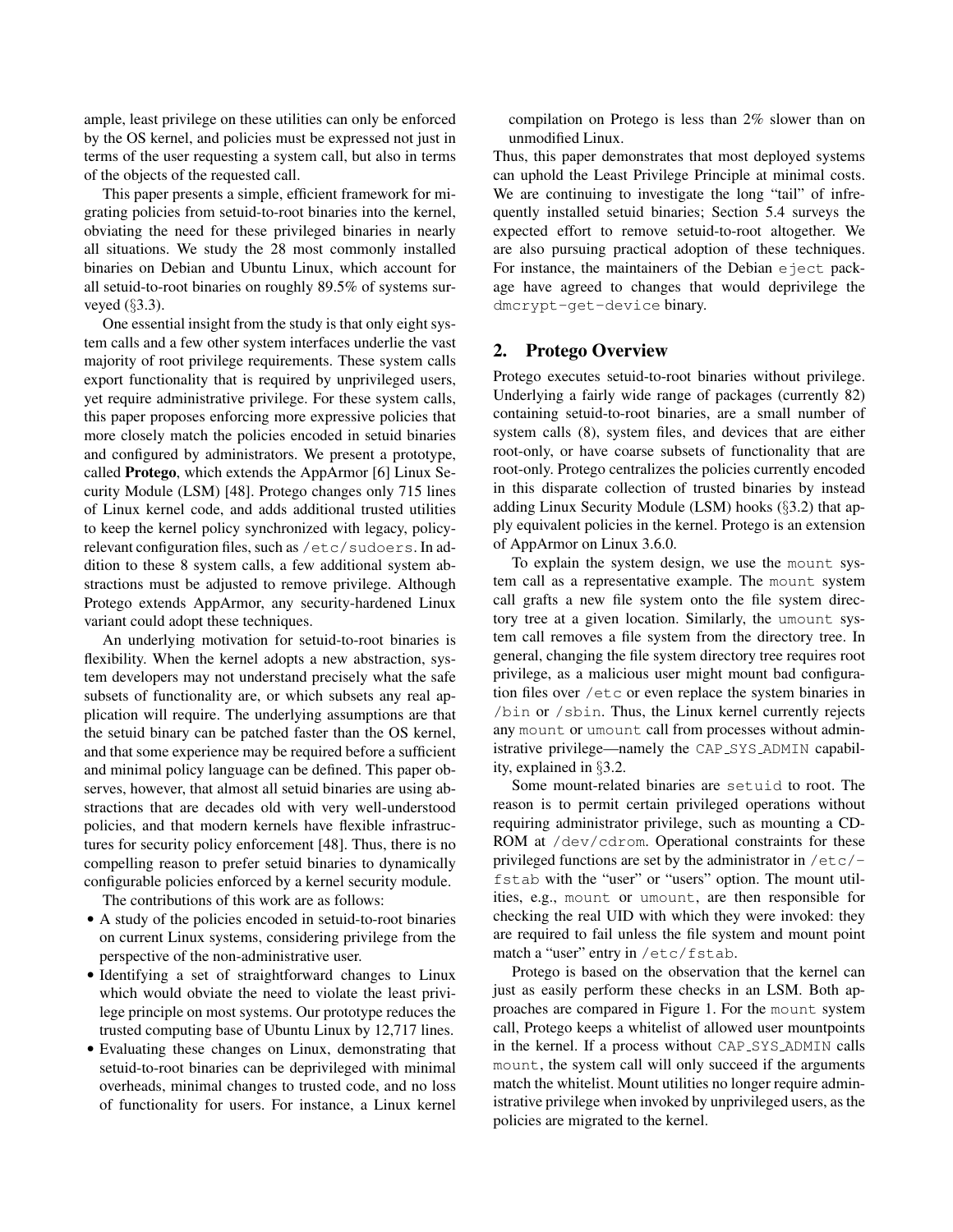

Figure 1. Comparison of the mount system call on Linux and Protego. Trusted components are in gray. Linux places trust in the /bin/mount binary to enforce policies specified in /etc/fstab; this binary is called by an untrusted user. The mount system call fails if the caller doesn't have the CAP SYS ADMIN capability (i.e., is not root). In Protego, a trusted daemon reads the policies from /etc/fstab and configures the Protego LSM through a file in /proc. Separately, an untrusted user can use /bin/mount, *or any other binary*, to issue a mount system call. The mount system call then calls an LSM hook to check this change against system policy.

This mount whitelist can be created by either the administrator by directly adding entries to a file in /proc, or, for convenience, we also provide a trusted daemon that reads and monitors /etc/fstab, propagating changes to the kernel via the /proc file. Protego provides two other files in /proc for configuration inputs using a simple grammar: a mapping of privileged ports to allowed application paths, and an /etc/sudoers-like syntax for delegation. Policies that do not take configuration parameters are simply hard-coded in the LSM. The underlying policy abstractions, concerns, and defaults derive from our study of current setuid-to-root binaries (Section 4).

Table 2 details the added or modified lines of code in Protego. The only code changes we made to most setuid utilities was removing checks that cause the binary to exit if the effective user id is not root—all policy checks are moved into the OS kernel and the utility runs without changing its effective user id to root. In a few cases, such as vipw, we modified these utilities to use different configuration files.

Backward compatibility. Protego modifies a few system configuration file formats. For example, Protego fragments the password database to better match policy and file system permissions; the monitoring database can keep the original database file and the new files synchronized for backwards

| Component                 | <b>Description</b>                                    | <b>Lines</b> |  |  |
|---------------------------|-------------------------------------------------------|--------------|--|--|
| <b>Kernel</b>             |                                                       |              |  |  |
| $\overline{\text{Linux}}$ | Additional LSM hooks, /proc filesystem                | 415          |  |  |
|                           | interface.                                            |              |  |  |
| Protego LSM               | Implement security policies, called by ad-            | 200          |  |  |
| module                    | ditional LSM hooks in Linux.                          |              |  |  |
| Netfilter                 | Extensions for raw sockets.                           | 100          |  |  |
|                           | <b>Trusted Services</b>                               |              |  |  |
| Monitoring                | Trusted process that monitors changes                 | 400          |  |  |
| daemon                    | in policy-relevant configuration files. Re-           |              |  |  |
|                           | quired only for backwards compatibility.              |              |  |  |
| Authentication            | Trusted binary launched by the kernel<br>1200         |              |  |  |
| utility                   | to authenticate user sessions, password               |              |  |  |
|                           | protected groups. Code refactored from                |              |  |  |
|                           | login and newgrp.                                     |              |  |  |
|                           | <b>Utilities</b>                                      |              |  |  |
| iptables                  | Extension for raw sockets.                            | 175          |  |  |
| vipw                      | Modified to edit per-user files instead of a<br>$+40$ |              |  |  |
|                           | shared database file.                                 |              |  |  |
| dmcrypt-get-              | Switch to /sys to read underlying device              |              |  |  |
| device                    | information.                                          |              |  |  |
| mount/umount.             | Disable hard-coded root uid checks.<br>$-25$          |              |  |  |
| sudo, pppd                |                                                       |              |  |  |
|                           | <b>Grand Total Changed</b>                            | 2,598        |  |  |

Table 2. Lines of code written or changed in Protego, including kernel, trusted services, and command-line utilities.

compatibility. Although some previously-privileged applications must make changes to adopt the newer file formats, Protego maintains copies of the old formats for compatibility with other applications. Applications that did not previously require privilege are unmodified on Protego.

The monitoring daemon is written with a Python library [4] based on Linux's inotify file monitoring framework [40]. The monitoring daemon is only required for backward compatibility.

Threat model. We assume that setuid binaries may have programming errors that are exploitable through inputs carefully crafted by an adversary. We assume the adversary is an unprivileged user of a system who aims to acquire enhanced privileges (one or more administrative capabilities, or root access, depending on the system).

Protego's goal is to minimize the privilege held by binaries executed by a non-administrative user. Even if one of these binaries is compromised, the user acquires no more privilege than she already had before executing the binary. Other privilege escalation attack vectors, such as vulnerable system daemons running as root or bugs in system calls, are beyond the scope of this paper.

# 3. Background

This section explains background on the setuid bit, related efforts to improve Linux security, and current setuid installation statistics.

# 3.1 The Setuid Bit

Setuid bit vs. system call. The namespace collision between the setuid permission bit and setuid system call can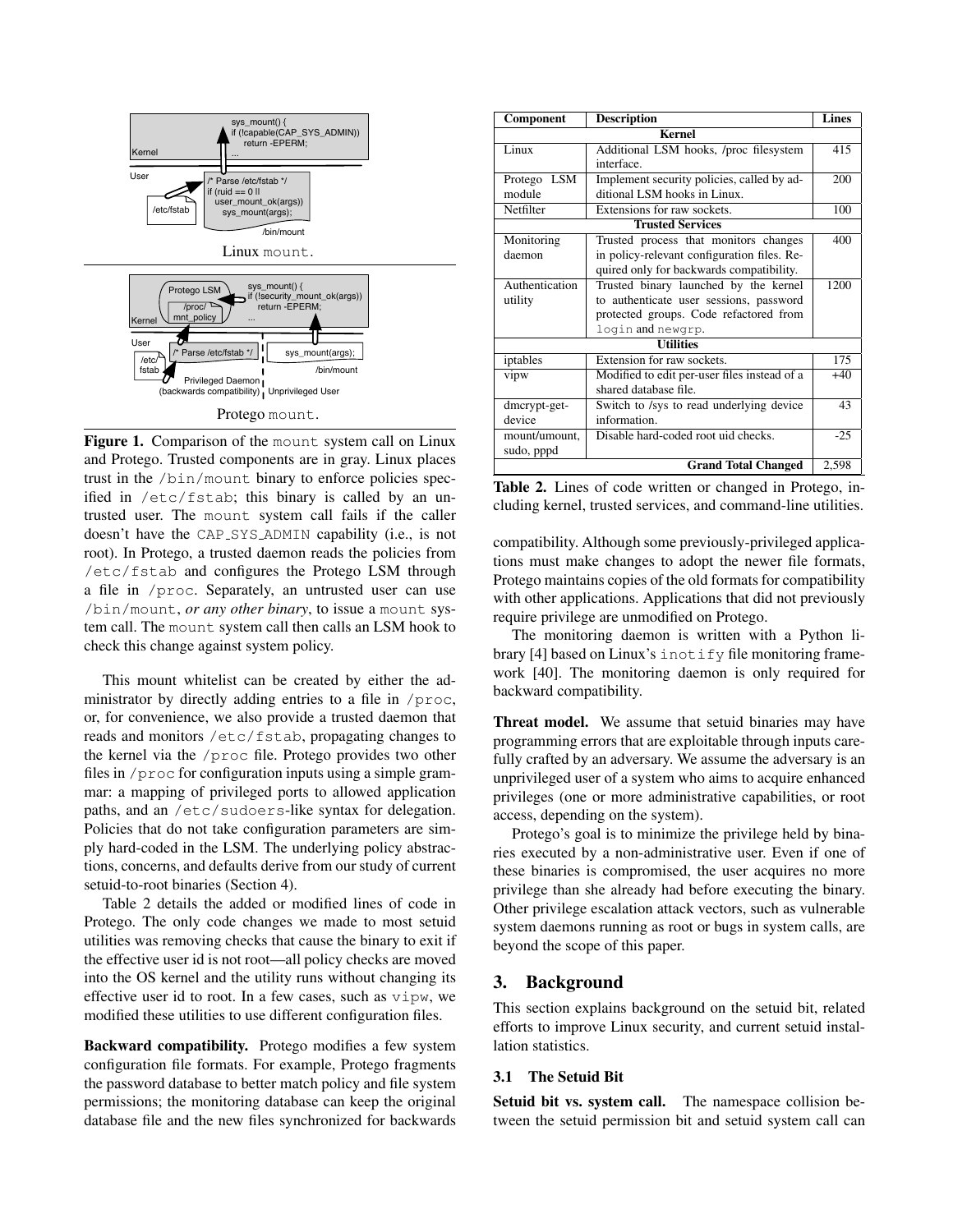lead to some confusion. The primary mechanism to raise privilege in Linux is the setuid permission *bit* (04000) in an inode's stat field. When a setuid binary is executed, the process executes as the binary's owner, regardless of which user exec-ed the binary. Some privileged daemons, such as ssh, may initially execute as root and then drop to an unprivileged user by using the setuid *system call*. Similarly, setuid-to-root binaries often bound the risk of privilege escalation by dropping root privilege after completing the last privileged system call, using the setuid system call. Unless otherwise specified, setuid in this paper refers to the bit.

Papers including "Setuid Demystified" explain how an application should use the setuid *system call* to drop its privileges [16, 44]. Our primary interest is complementary: eliminating privilege altogether in current setuid-to-root binaries, and thereby eliminating the need to securely drop privilege with the setuid system call.

Why is setuid-to-root needed? Administrators use setuid binaries to relax hard-coded policy decisions in the kernel, which are inconsistent with the desired system policy. Hecht et al. [25] observe that there are three categories of system calls: (1) unprivileged calls, (2) privileged calls, and (3) calls with privileged options. Modern Linux kernels generally enforce a stricter policy on calls with privileged options than administrators want, limiting application functionality. For example, the mount system call fails if the caller doesn't have administrative privilege—*even if the caller is only requesting options considered safe by system policy*. In the cases of bind and open, setuid is often used to allow an application to access a single port or file, but trusts the binary with access to *all* other ports or files. These point solutions implement the desired policy, but violate least privilege.

setgid. This paper focuses on the setuid-to-root binaries, although similar issues could arise with the setgid bit. We note that no Debian or Ubuntu packages currently install binaries that are setgid to root. The delegation framework we describe in §4.3 provides equivalent functionality to setuid and setgid-nonroot on Protego.

Eliminating setuid-to-root binaries. Several Linux distributions have hardening efforts that have reduced the number of setuid-to-root binaries [21, 45]. For instance, Ubuntu has eliminated roughly 30 setuid-to-root packages since 2008. These efforts have used the following major techniques:

- Consolidation. When several different packages perform similar tasks, developers create a shared setuid helper utility, such as the sensible-mda mail server utility.
- File system permissions. Utilities such as at write to logs and other protected system files, generally under the /var directory. Root privilege can be replaced with setuid non-root or setgid non-root by changing permissions on these files to an unprivileged user or group.
- Capabilities. Linux has a coarse capability model, which we explain next. Several utilities have replaced setuid with

the similar setcap mechanism, which launches the binary with specific capabilities. Although setcap can replace setuid, several setuid-to-root binaries require capabilities tantamount to root.

These techniques are insufficient to enforce least privilege on all categories of current setuid-root binaries.

## 3.2 Capabilities, LSMs, and SELinux.

Capabilities in Linux are not pointers with fine-grained access control information, as commonly defined in capabilitybased operating systems [31, 39]. Linux divides root privilege into roughly 36 capabilities, called file system capabilities [18], which are roughly based on Trusted IRIX capabilities [26] and the POSIX.1e draft specification [36]. All uses of the term "capability" in this paper refer to Linux file system capabilities.

By default, Linux gives all capabilities to a process running as root. A hardened Linux variant can reduce the capabilities granted to the administrator for a given task, as well as limit the capabilities given to a setuid-to-root binary.

Capabilities are designed to enforce least privilege *on the administrator*, but are generally too coarse to enforce least privilege on unprivileged users. For instance, if the administrator is configuring a network interface, the configuration utility may only run with the CAP NET ADMIN capability. If the configuration utility is buggy and makes errant privileged system calls, the damage is limited to the network.

Continuing our example, CAP\_NET\_ADMIN is required by the setuid-to-root pppd binary so that unprivileged users may make very restricted changes to the system's routing tables, such as creating a route if it does not conflict with previously existing routes. Even if pppd executes only with the CAP NET ADMIN capability, if pppd is compromised, the unprivileged user has substantially escalated her privileges, gaining the ability to arbitrarily change routes, disable devices, set privileged socket options, enable multicasting, etc. A potential solution to this problem is to bestow finergrained capabilities on trusted binaries.

Unfortunately, developers have failed to effectively manage 36 coarse capabilities in the Linux kernel. Most Linux developers are not security experts, but nonetheless are required to place capability checks throughout the kernel. When in doubt, developers use the CAP\_SYS\_ADMIN capability. As a result, over 38% of all capability checks in Linux require this capability. Even our initial mount example requires CAP\_SYS\_ADMIN. Moreover, this capability has become so permissive that it can acquire all other capabilities and is described as "the new root" [27]. Finally, the mapping of capabilities to privileged tasks is many-tomany. For instance, the X server requires 4 capabilities to set the video mode (CAP\_CHOWN, CAP\_DAC\_OVERRIDE, CAP\_SYS\_RAWIO, and CAP\_SYS\_ADMIN). Changing passwords requires 6 capabilities: CAP\_SYS\_ADMIN, CAP\_-CHOWN, CAP\_DAC\_OVERRIDE, CAP\_SETUID, CAP\_DAC\_-READ SEARCH, and CAP FOWNER. Linux capabilities do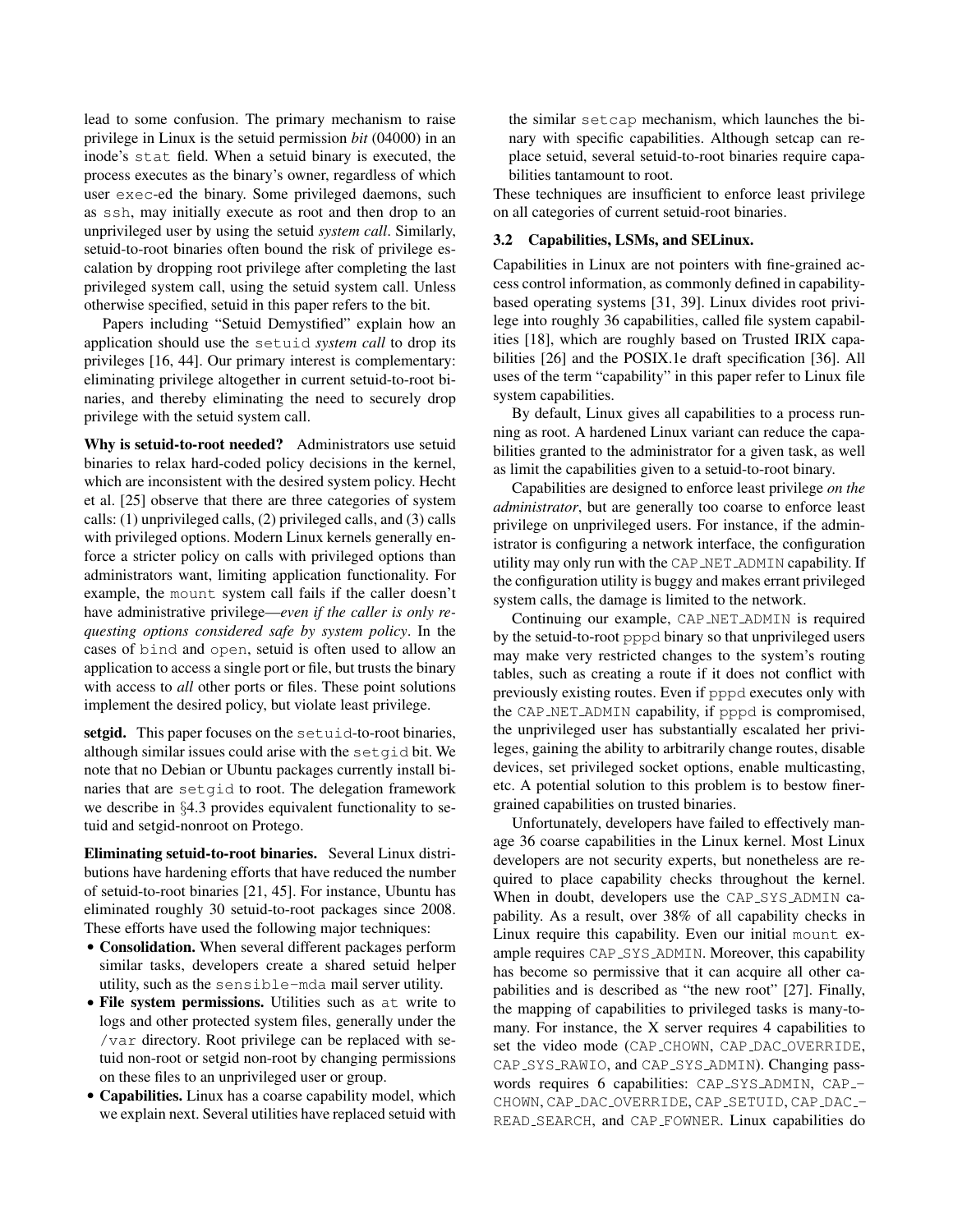| Package           | Ubuntu $(\%)$ | Debian $(\%)$ | Wt.Avg.(%) |
|-------------------|---------------|---------------|------------|
| mount             | 100.00        | 99.75         | 99.99      |
| login             | 99.99         | 99.82         | 99.98      |
| passwd            | 99.97         | 99.84         | 99.97      |
| iputils-ping      | 99.87         | 99.60         | 99.85      |
| openssh-client    | 99.54         | 99.48         | 99.53      |
| eject             | 99.68         | 90.95         | 99.24      |
| sudo              | 99.48         | 74.34         | 98.21      |
| ppp               | 99.54         | 45.65         | 96.81      |
| iputils-tracepath | 99.78         | 13.06         | 95.39      |
| mtr-tiny          | 99.54         | 11.79         | 95.10      |
| iputils-arping    | 99.60         | 3.55          | 94.74      |
| libc-bin          | 50.14         | 86.15         | 51.96      |
| fping             | 27.70         | 12.42         | 26.92      |
| nfs-common        | 9.76          | 82.89         | 13.46      |
| ecryptfs-utils    | 11.64         | 0.72          | 11.08      |
| virtualbox        | 10.56         | 7.78          | 10.41      |
| kppp              | 10.11         | 4.97          | 9.85       |
| cifs-utils        | 2.59          | 19.23         | 3.43       |
| tcptraceroute     | 0.33          | 23.38         | 1.50       |
| chromium-browser  | 0.48          | 8.49          | 0.89       |

Table 3. Percent of systems that install packages containing setuid-to-root binaries, as reported by the Debian and Ubuntu 'popularity contest' surveys. Average is weighted by the total number of systems reporting in each survey.

not enforce least privilege on the administrator, much less limit the risk of privilege escalation by unprivileged users.

The deeper problem with Linux capabilities is that they provide an insufficient language to express policies for unprivileged users. Linux capabilities require a subject-based policy ("allow if requester is root"), yet most setuid-root binaries export select, safe operations on a kernel abstraction to all users—an object-based policy. As a result, system security hinges on a cumbersome, error-prone translation of an object-based policy onto a strictly subject-based language.

Linux Security Modules (LSMs). LSMs encapsulate sophisticated security policies from the rest of the kernel development process by placing suitable access control hooks throughout the kernel [48]. Security experts can then implement more advanced policies, such as mandatory access control (MAC), by using these hooks to override the default, discretionary access control policies. These hooks are intended to be sufficient to implement any policy without making additional changes outside of the module. The exact number of hooks varies (184 in Linux 3.13.5); Protego adds additional LSM hooks for system calls that are currently hard-coded to check specific capabilities.

Security-hardened Linux variants. SELinux [32] and AppArmor [6] are implemented as LSMs, as is Protego. SELinux provides a powerful mandatory access control (MAC) and multi-level security (MLS) model for Linux, complete with role-based access control [22] and security type enforcement. AppArmor is also an MLS implementation, and the default on Ubuntu. AppArmor tends to enforce coarser policies than SELinux.

LSMs can carefully control when a process is given a capability, and can use an LSM hook to obviate a capability check for some, but not all system calls. For example, SELinux associates capabilities with roles, which can prevent a process from accumulating capabilities. SELinux can also replace the coarse capability checks in bind with an allocation of low-numbered ports to types.

SELinux requires considerable policy effort to expose safe functionality to non-administrator users. For instance, SELinux must carefully manage the CAP NET RAW capability and assign it to trusted binaries, such as ping. This does not enforce least privilege, as CAP NET RAW is coarser than ping's safe functionality (§4.1). SELinux could enforce simpler and more precise policies by adopting Protego's strategy of considering safe functionality separately from fragmenting administrator privilege.

Tools such as VulSAN [15] analyze system attack surface, generating the path for an attacker to install a rootkit. In many cases, the path goes through a setuid or capabilityenhanced program, even on SELinux or AppArmor.

#### 3.3 Setuid Installation Statistics

To focus our efforts on removing privilege from the most commonly-installed setuid-to-root binaries, we studied installation statistics collected by the Debian and Ubuntu distributions. The first step was to identify all potentially installable setuid binaries in all Debian and Ubuntu 12.10 APT repositories using the Lintian reports [9]. Ubuntu adopts and repackages stable versions of Debian packages, and the differences between the distributions tend to be minor. 82 packages contain setuid-to-root binaries.

We obtained the rough frequency of installation from the popularity contest results for all the monitored Ubuntu [10] and Debian [8] systems, based on over 2.5 million systems (2,502,647 Ubuntu and 134,020 Debian).

Table 3 lists the 20 most frequently installed packages, with per-distribution percentages and an average weighted by number of installations of each distribution. We have completely investigated all popular packages through ecryptfs-utils—indicating that roughly 89.5% of sample systems could adopt Protego with no loss of functionality. The 62 packages not listed are installed by fewer than .89% of systems sampled; Section 5.4 summarizes the additional work we foresee in deprivileging the remaining packages.

# 4. Setuid Policy Study

This section presents a detailed study of the policies encoded in the 28 most commonly installed setuid-to-root binaries. This study identifies the system-level policy goal encoded in the binary, how the kernel policy for a specific system call or other interface is mismatched to the policy goal, how lowlevel mechanisms can be easily modified to efficiently and comprehensively enforce these policies in the kernel, and how Protego enforces these policies.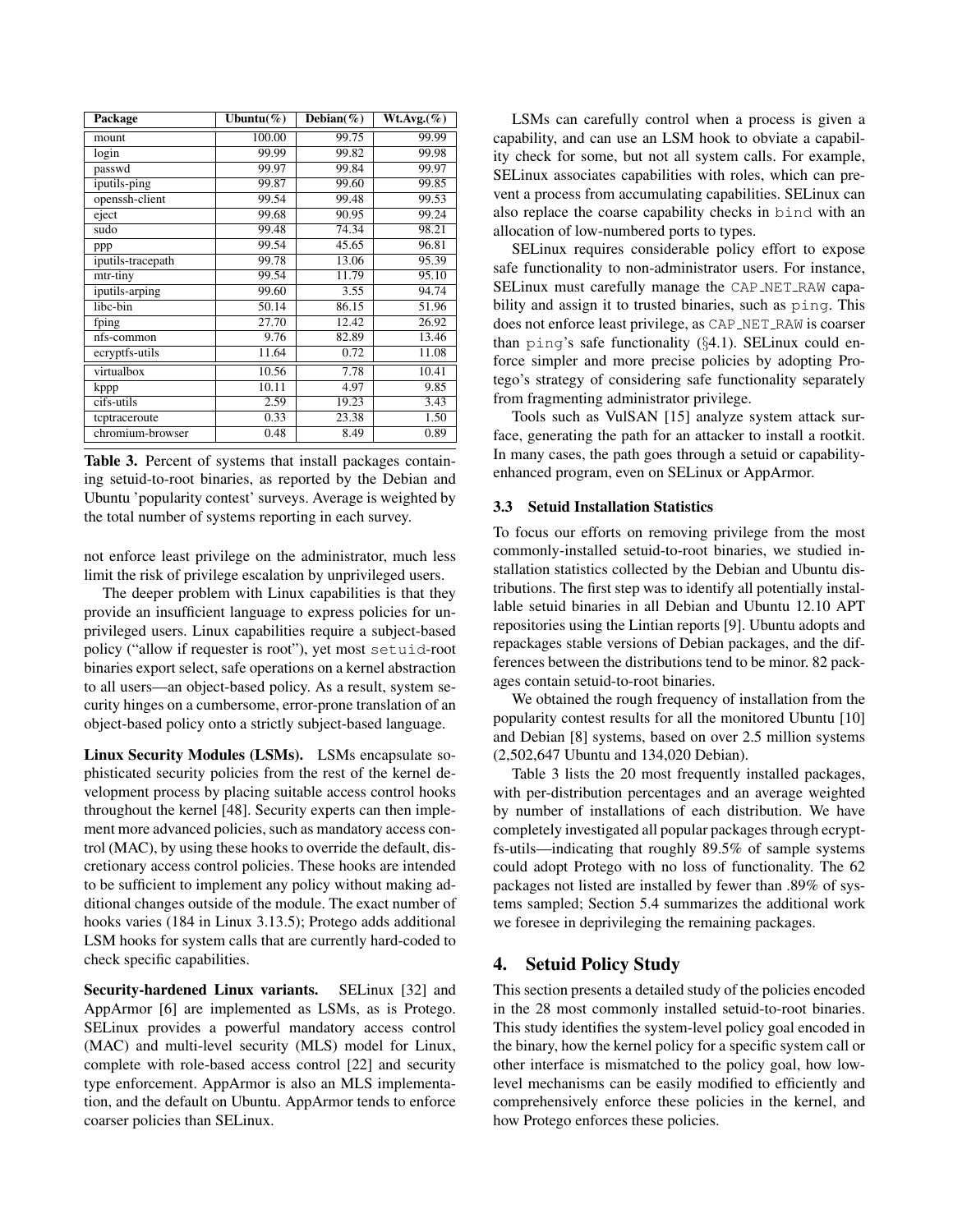| <b>Interface</b>                    | <b>Used by</b>                                                                                           | <b>Kernel policy</b>                                                                                                            | <b>System policy</b>                                                                                                                                            | <b>Security concerns</b>                                                                                                                                 | Our approach                                                                                                                                                        |
|-------------------------------------|----------------------------------------------------------------------------------------------------------|---------------------------------------------------------------------------------------------------------------------------------|-----------------------------------------------------------------------------------------------------------------------------------------------------------------|----------------------------------------------------------------------------------------------------------------------------------------------------------|---------------------------------------------------------------------------------------------------------------------------------------------------------------------|
| socket                              | ping,<br>ping <sub>6</sub> ,<br>arping,<br>mtr,<br>traceroute6.-<br>iputils                              | Creating<br>raw<br>or packet sock-<br>ets<br>requires<br>CAP_NET_RAW.                                                           | Users may send and<br>safe,<br>receive<br>non<br><b>TCP/UDP</b><br>packets,<br>such as ICMP.                                                                    | Raw sockets allow one<br>to send both benign<br>packets (e.g., ICMP)<br>and packets that appear<br>to come from socket<br>owned by another pro-<br>cess. | Allow any user to cre-<br>ate a raw or packet<br>socket, but outgoing<br>packets are subject to<br>firewall rules that filter<br>unsafe packets.                    |
| ioctl                               | pppd<br>dmcrypt-get-<br>device                                                                           | Only the adminis-<br>trator my config-<br>ure modem hard-<br>ware or modify<br>routing tables.<br>Require CAP_-<br>SYS_ADMIN to | A user may configure<br>a modem (if not in<br>use) and add routes<br>that don't conflict<br>with existing routes.<br>Any user may read<br>public portion of dm- | Protect the integrity of<br>routes for unrelated ap-<br>plications.<br>The same ioctl dis-<br>closes both the physical                                   | Add LSM hooks that<br>verify routes do not<br>conflict with old rules<br>when<br>requested<br>by<br>non-root users.<br>Abandon this ioctl<br>for a $/sys$ file that |
|                                     |                                                                                                          | read dmcrypt<br>metadata.                                                                                                       | crypt metadata (e.g.,<br>device set).                                                                                                                           | devices and the encryp-<br>tion keys.                                                                                                                    | discloses<br>only<br>the<br>physical devices.                                                                                                                       |
| bind                                | procmail,<br>sensible-mda,<br>exim4                                                                      | Require<br>$CAP$ -<br>NET_BIND_-<br>SERVICE to bind<br>to ports $< 1024$ .                                                      | Mail server should<br>generally run without<br>root privilege.                                                                                                  | Prevent untrustworthy<br>applications from run-<br>ning on "well-known"<br>ports.                                                                        | System policies allo-<br>cating low-numbered<br>ports to specific (bi-<br>nary, userid) pairs.                                                                      |
| mount,<br>umount                    | fusermount,<br>mount,<br>umount                                                                          | Mounting<br>or<br>unmounting a file<br>system<br>requires<br>CAP_SYS_ADMIN.                                                     | Any user may mount<br>or unmount entries in<br>/etc/fstab with<br>the "user $(s)$ " option.                                                                     | Protect the integrity of<br>trusted directories (e.g.,<br>/etc, /lib);                                                                                   | Add LSM hooks that<br>permit anyone to mount<br>a white-listed file sys-<br>tem with safe locations<br>and options.                                                 |
| setuid,<br>setgid                   | polkit-agent-<br>helper-1,<br>sudo, pkexec,<br>dbus-daemon-<br>launch-helper,<br>su, sudoedit,<br>newgrp | Only allowed<br>with<br>CAP_SETUID.                                                                                             | Permit delegation of<br>commands as config-<br>ured by administra-<br>tor, in some cases re-<br>quire recent reauthen-<br>tication.                             | Require authentication<br>and authorization to ex-<br>ecute as another user.                                                                             | Add LSM hooks that<br>check delegation rules<br>encoded in files like<br>/etc/sudoers, and<br>a kernel abstraction for<br>recency.                                  |
| Credential<br>databases             | chsh,<br>chfn,<br>gpasswd,<br>lppasswd,<br>passwd                                                        | Only<br>root<br>can<br>modify<br>these<br>files<br>(or<br>read<br>/etc/shadow).                                                 | A user may change<br>her own entry to up-<br>date password, shell,<br>etc.                                                                                      | Prevent users from ac-<br>cessing or modifying<br>each other's accounts.                                                                                 | Fragment the database<br>to per-user or per-<br>configuration<br>group<br>files, matching DAC<br>granularity.                                                       |
| Host<br>private<br>ssh key          | ssh-keysign                                                                                              | Only root may<br>read the key (FS<br>permissions)                                                                               | Allow non-root users<br>to sign their public<br>key with the host key,<br>disabled by default.                                                                  | A user should be able to<br>acquire a host key sig-<br>nature without copying<br>the host key.                                                           | Restrict file access to<br>specific binaries in-<br>stead of, or in addition<br>to, user IDs.                                                                       |
| Video<br>driver<br>control<br>state | X                                                                                                        | Root must set the<br>video card control<br>state, required by<br>older drivers.                                                 | Any user may start an<br>X server.                                                                                                                              | An untrustworthy ap-<br>plication could miscon-<br>figure another applica-<br>tion's video state.                                                        | Linux<br>now<br>context<br>switches video devices<br>in the kernel, called<br>KMS.                                                                                  |
| /dev/pts*<br>terminal<br>slaves     | pt_chown                                                                                                 | Root must<br>allocate pts slaves<br>on pre-2.1<br>kernels.                                                                      | Users may create ter-<br>minal sessions.                                                                                                                        | This utility has been<br>obviated for 17 years,<br>but is still shipped.                                                                                 | Ignore.                                                                                                                                                             |

Table 4. System abstractions used by commonly installed setuid utilities on recent Debian and Ubuntu systems. The table identifies the common thread of inconsistent kernel policies and system policies for these abstractions, discusses the underlying security concerns, and how Protego unifies system and kernel policies.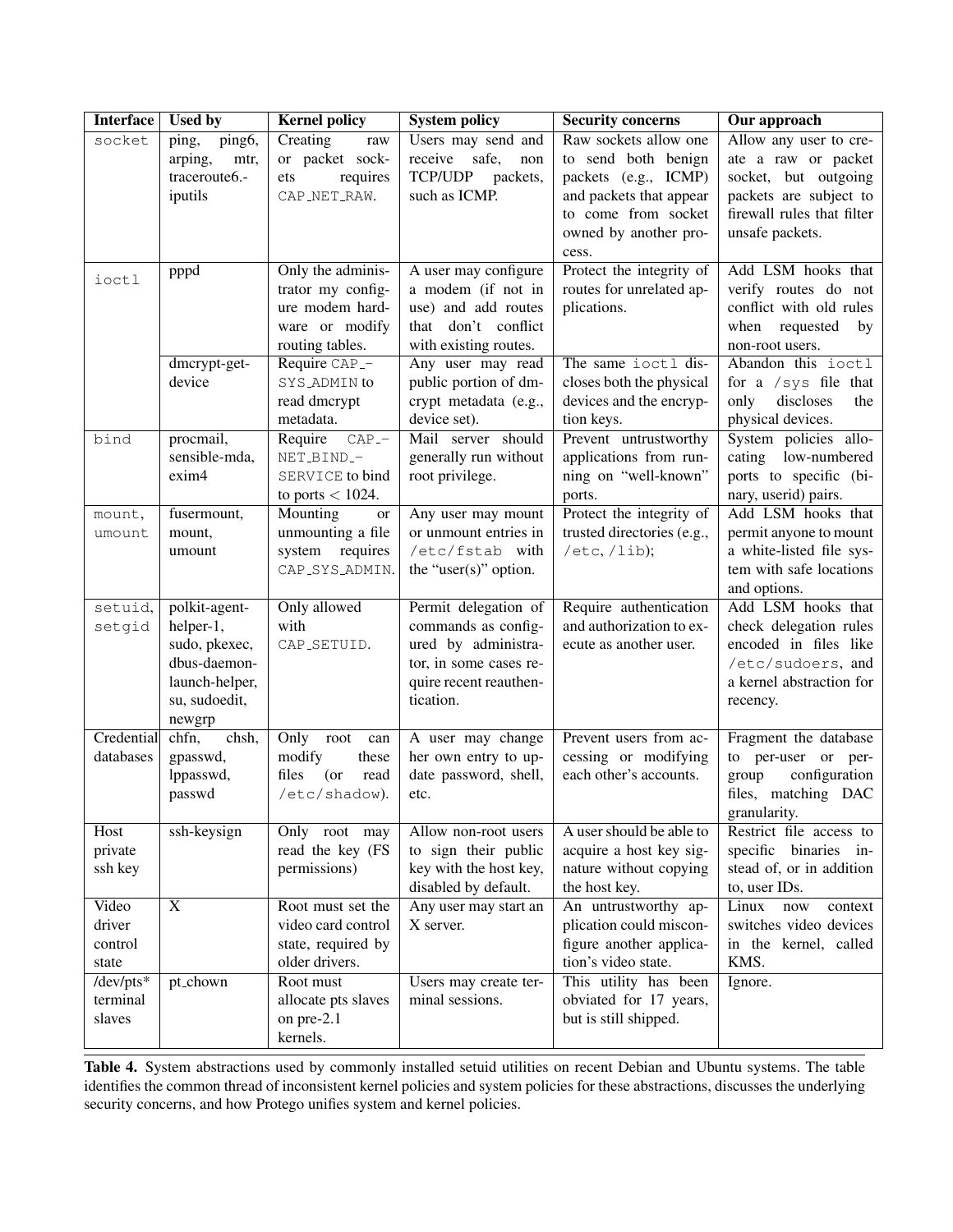In the interest of brevity, we do not discuss each binary in detail, but rather organize our discussion around each interface that requires administrative privilege. Table 4 summarizes these results. The Protego design is guided by two major themes from this study:

- Express and enforce object-based policies. The majority of these binaries encapsulate sensible policies that do not map onto subject-based checks (e.g., "is this user x?"), but that can be easily expressed as object-based policies (e.g., "may any user take this action on this object?"). For instance, several utilities enforce fine-grained access control on network ports, and enforce policies for raw sockets based on the protocol type (§4.1).
- Interface designs can thwart least privilege. In several cases, poor interface design can require applications to have more privilege than necessary. For instance, the dmcrypt-get-device utility uses a privileged ioctl to report the physical device underneath an encrypted block device; additional privilege is required because this ioctl also discloses the private key. A more subtle example of this point is the division of labor between user and kernel in the X window server  $(64.5)$ . Where needed, Protego adjusts these interfaces.

Several of the issues raised in this study could be addressed in more than one way, and some already have point solutions in another OS. This section strives to delineate the essential requirements of any solution from the particular solution implemented in the Protego prototype, as well as cite existing alternative point solutions. To the best of our knowledge, however, no system has comprehensively addressed all of the issues requiring setuid-to-root binaries.

## 4.1 Network

Three networking tasks require privilege: creating a raw or packet socket, the point-to-point protocol (PPP), and binding a socket to a TCP or UDP port less than 1024.

#### 4.1.1 Raw and packet sockets

When applications program with TCP or UDP sockets, the kernel encapsulates the application-level payload with the appropriate headers. In the rare case that an application needs to send messages with a protocol the kernel doesn't implement, the application must create most of the packet headers itself, using a *raw* or *packet socket* [5]. The difference between raw and packet sockets is that raw sockets provide the IP layer and MAC layer headers, whereas a packet socket only implements the MAC layer headers.

Linux requires the CAP NET RAW capability to create a raw or packet socket, because an application can also create packets that appear to come from another application. However, a number of setuid-to-root binaries, such as ping, allow unprivileged users to send safe packets over raw sockets.

A more precise, object-based policy, would specify which types of outgoing packets are acceptable from unprivileged

users on raw sockets. We observe that the set of all safe packets exported by setuid-to-root binaries can be easily encoded as a whitelist in any packet filtering framework, such as Linux's netfilter/iptables [2], or BSD's Berkeley Packet Filters (BPF) [33]. For instance, some BSD variants use BPFs to sandbox binaries in a similar manner, such as ensuring the DHCP server sends DHCP packets only to limited addresses [43].

The Protego prototype allows unprivileged programs to create raw sockets, with the caveat that these unprivileged raw sockets are subject to additional netfilter rules. The default rules are based on the studied setuid-to-root binaries, but the rules may be changed by the administrator through the iptables utility. Protego implements this with modest extensions to the Linux netfilter framework, as well as adding an LSM hook to the socket system call.

In Protego, a compromised network utility cannot spoof packets from a TCP or UDP socket, unlike all current Linux variants. Also in contrast to Linux, Protego allows any unprivileged user to create her own enhanced ping utility, as long as it conforms to system security policy.

#### 4.1.2 Point-to-point protocol (PPP)

PPP is a protocol used to establish connections over modems, including dial-up and cellular networks. In most Linux systems, the service that manages a PPP connection (pppd) requires root privilege for two tasks: configuring modem hardware and, potentially setting system routing tables to relay IP traffic through a PPP link. The pppd binary is setuid root so that it can be launched on demand, because, unlike ethernet, most PPP connections are not constantly active.

When pppd is launched as a user other than root, only certain safe configuration options are accepted, such as compression and congestion control session parameters. An administrator can also configure pppd to allow unprivileged users to add system routes over a ppp connection, but only if the new address ranges were not previously reachable. If a PPP connection duplicates an existing route, a user may only create a tty that communicates with the remote point.

We add LSM hooks to the appropriate ioctl system calls for configuring routing tables and modem options. Specific policies are mined from the ppp configuration file /etc/ppp/options. We also changed the default file system permissions on /dev/ppp to be more permissive, replacing a capability check with device file permissions.

We verified that pppd works without root privilege by connecting two machines over a crossover serial cable, such that one serves as an internet gateway to the other. Both machines ran pppd without root privilege, both were able to create routing table entries, and the non-gateway machine was able to connect to remote websites.

# 4.1.3 Bind

Creating a socket that listens to a TCP or UDP port less than 1024 requires root or the CAP\_NET\_BIND\_SERVICE capa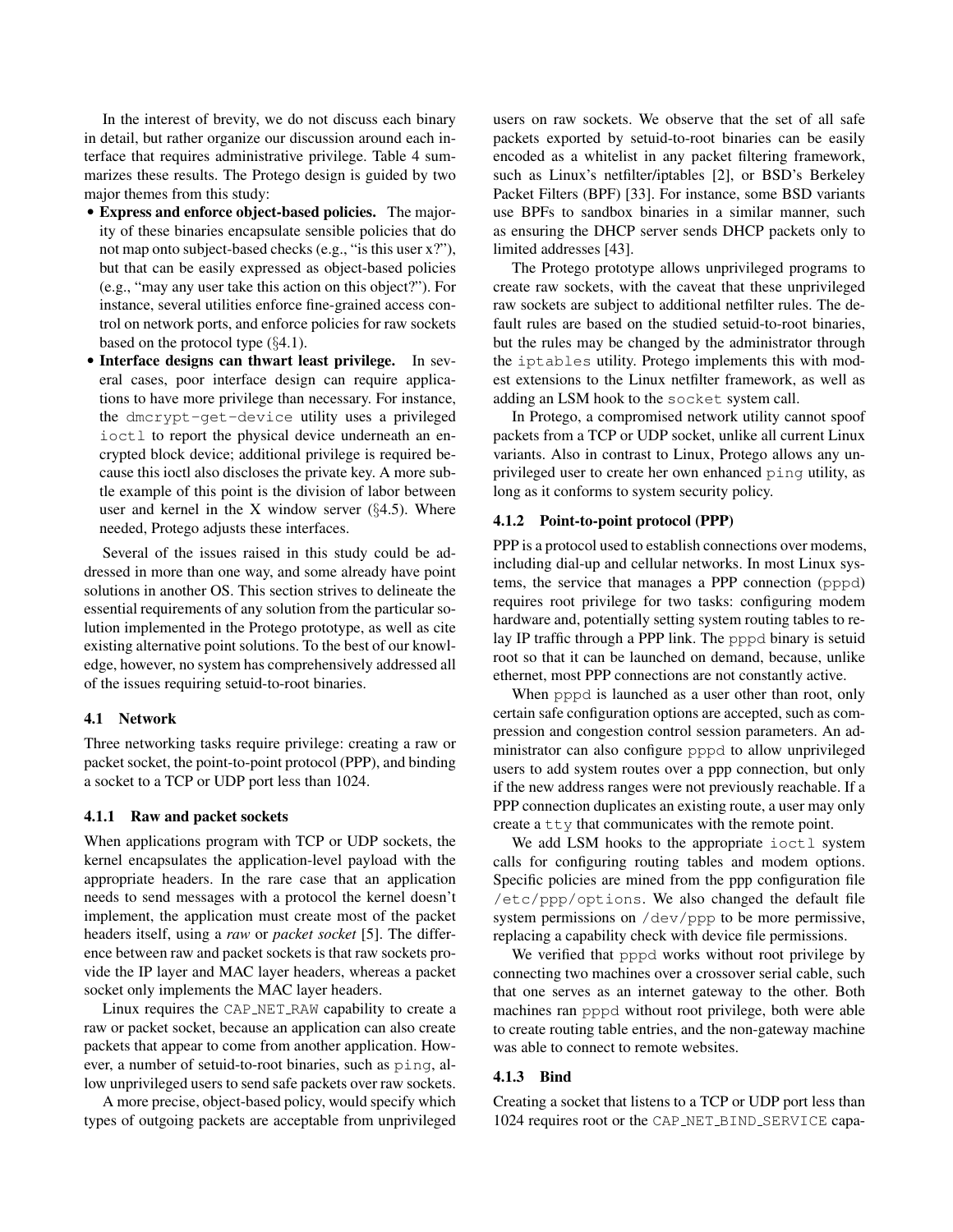bility. For this reason, many network services run with root privilege, at least temporarily, to set up a listening socket.

This policy reflects the notion that an administrator should be involved in setting up a service that listens on a well-known port. For instance, one expects that a web server listening on port 80 is endorsed by the administrator, but not if it is listening on port 8080. However, any privileged application can open any privileged port; for instance, a malicious web server can also act as an email or DNS server.

The system policy goal is that specific ports should be allocated to specific application instances. Protego uses a tuple of (binary path name, user ID) to represent an application instance, and a simple policy configuration file, /etc/bind, which maps each TCP or UDP port less than 1024 to an application instance. Each port may map to only one application instance.

Our strategy is a simplified version of SELinux's approach, which allocates ports to types. Using types to specify an application instance is sufficient, but not necessary; eliminating privilege escalation should not hinge on adopting SELinux. Similarly, Berkeley Packet Filters can also be used to delegate access to a privileged port; a centralized configuration has the advantage of easier auditing.

#### 4.2 Mount

§ 2 explains our approach to the mount utilities as a motivating example; we will not repeat this for space. We validated that unprivileged users can mount user entries in /etc/fstab but not other file systems.

An alternative point solution used by many Linux and Unix systems is a trusted daemon (e.g., automounter [3]) that monitors accesses to whitelisted mount points, and automatically mounts them in response to attempts to access the device. Any design that allows unprivileged users to access whitelisted mount points is sufficient; the Protego design adds only 258 lines of trusted code to the system, whereas the Linux automounter implementation increases the TCB by 21,674 lines, including a 79 line kernel patch.

#### 4.3 UID Switching and Delegation

A process changes its user and group IDs using a family of system calls including setuid and setgid, which require the CAP SETUID or CAP SETGID capabilities. These capabilities give a process the ability to assume any user's or group's id. Utilities such as sudo are setuid root so that they start with administrator privilege, validate that the invoking user is allowed to switch to the new user, and then call setuid to drop privileges.

Because our interest is in enforcing least privilege on non-administrator users, we focus on *lateral* moves, where one unprivileged user (Alice) acts for another (Bob). Most delegation utilities, such as sudo, violate the principle of least authority by giving Alice the privilege to run as *any* user via a setuid root binary, and then dropping back down to Bob with the setuid system call.

Ideally, Alice's sudo process should never be able to switch to any uid other than Bob's, and only in ways Bob has authorized her to act for him. If sudo enforced least privilege on Alice, even if Alice compromises her sudo process, she should never be able to switch to an unrelated user, say Charlie. Obviously, in many cases, sudo is used to transition to root; even in this case, root privilege should only be granted to the process *after* all checks have succeeded, not before. These policies are only possible if the kernel, not a user application, validates setuid system call transitions.

Taking sudo as a representative example, there are two checks that require a trusted agent:

- 1. Authentication: Either the current or target user's password should be entered and checked. Utilities like sudo check the calling user's password to ensure that another person hasn't sat down at an unattended terminal. sudo only checks the password if a password has not been entered on the terminal in the last 5 minutes. In contrast, utilities like su ask for the target user's password as both authentication and authorization to act as the target user.
- 2. **Authorization:** The administrator may configure sudo to only allow a user to issue specific commands as another user. For instance, Alice may allow Bob to issue the lpr command to print with her credentials, but sudo will not allow Bob to directly execute any other binaries as Alice. Specifying a particular command also requires limiting inheritance of environment variables or open file descriptors, to ensure integrity of the delegated command. An untrusted binary should not be charged with either.

Rather than check for administrator privilege on a setuid system call, Protego enforces the policies collected from the /etc/sudoers configuration file and the configuration files in the /etc/sudoers.d/ directory. Policies currently encoded in setuid binaries are explicated in additional /etc/sudoers rules. Similar to /etc/fstab, the monitoring daemon parses these files, watches for changes, and sets the kernel policies accordingly. Protego also requires that any user issuing a setuid system call be recently authenticated, unless specifically countermanded by a sudoers policy with the NOPASSWD directive. We shift the validation of command-line arguments to the kernel.

The Protego kernel tracks the last authentication time in the task struct of each process. If a setuid system call is issued without a recent authentication of the current user, a trusted authentication service temporarily takes over the terminal and asks for the user's password. This authentication service is refactored from the login source code. This service can also request the password of another user or group, according to system policy.

A challenge in restricting sudo privilege to a given binary is that policy enforcement must span two system calls: setuid and exec. To achieve least privilege, the process privileges must not change before the exec system call. To address this, we slightly change the behavior of setuid for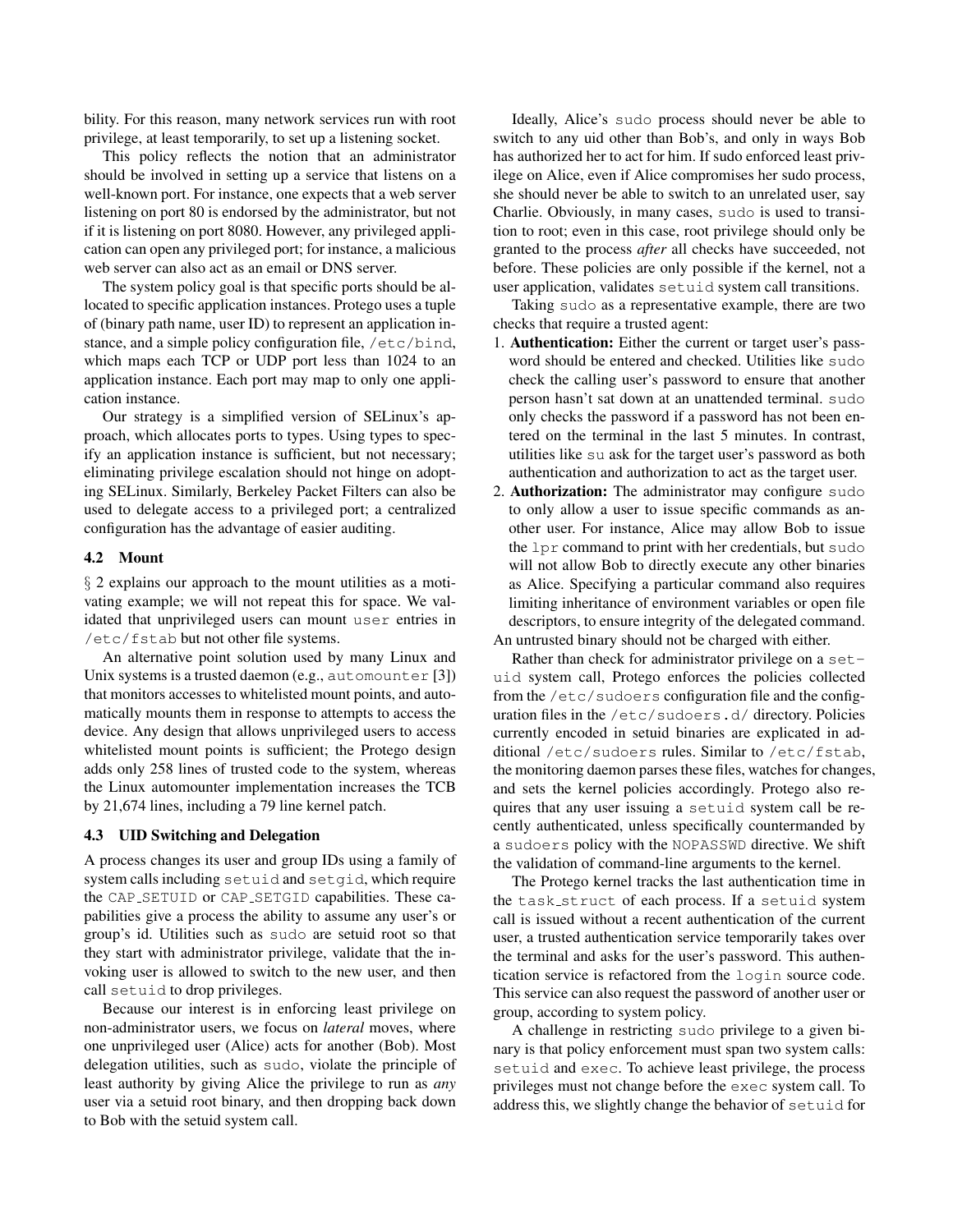restricted UID transitions. If a process could make an exec call with at least one permissible binary, the setuid system call's return code (0) will indicate success to the application, but the system call will set a field in the task's security metadata indicating a pending setuid-on-exec and storing the pending user. When a process with the setuid-on-exec field set issues an exec call, Protego hooks the exec system call and checks whether the requested binary is allowed as the pending user. The authentication service may also ask for the target user's password at this point. If the user is not authorized to exec the requested binary as the target user, the exec will fail with a permission denied error. This change in error behavior is difficult to avoid when enforcement must span two system calls; in practice, our target utilities have worked correctly despite this change. We also add appropriate restrictions on inheritance through setuid transitions, except where explicitly permitted in the sudoers policy.

In our example of Alice acting for Bob, a setuid-to-Bob binary can provide the desired user transition. In practice, tools like sudo are preferred because sudo is more flexible, centralizes system policy in an easy-to-audit location, and sanitizes inputs and environment variables to reduce the application's attack surface. An alternative approach to implementing a least-privilege sudo might generate a set of setuid-nonroot binaries that encode the system policies, similar to capability amplification in Hydra [49].

Protego encodes the policies of a wide range of delegation utilities as extended sudoers rules, including su, sudoedit, dbus, policykit, and newgrp. For instance, newgrp exports password-protected groups; this functionality can be encoded by requiring the user authenticate on a setgid system call that requests certain groups. We omit full details of these utilities for brevity.

#### 4.4 File System Permissions

Several setuid-to-root binaries require root in order to work around inconvenient file system permissions. For instance, mail servers use root privilege to access configuration files, such as .forward, even if the user's permissions otherwise block access to the file. Similarly, most of the software for managing one's local account, such as passwd and chsh, requires access to a single record in a database file, but the kernel only enforces access control at the file granularity.

In order for a user to change her password or default shell, she should be able to modify her own entry of the database files. However, if Alice can modify Bob's database entry, Alice can access or modify Bob's account—a clear security problem. Thus, the shared database files can only be written by root. In terms of capabilities, a process must acquire CAP SYS ADMIN, CAP CHOWN, CAP DAC OVERRIDE, CAP\_SETUID, CAP\_DAC\_READ\_SEARCH, and CAP\_FOWN-ER to complete this operation—undermining the goal of substantially limiting administrative privilege with capabilities. To permit users to modify their credentials and preferences,

passwd, chsh, and similar utilities are setuid and validate that the update does not corrupt the entire database.

To modify one's account with least privilege, the system must enforce access control at the granularity of a user's record, not the entire database. Protego splits the shared database files into per-account files. For instance, we split /etc/passwd into one file per-user under /etc/pass $wds/$ . Each file has permissions  $rw-----$ , owned by the user it defines and the parent directory /etc/passwds/ has permissions  $rwxr-xr-x$  owned by user root and group root so that unprivileged users cannot add new users to the system. For backward compatibility, a trusted daemon monitors the per-user files and updates the legacy /etc/passwd file  $(\S2)$ . A similar approach is taken with /etc/group and /etc/shadow.

Network directory servers, such as OSX's Directory Server [11] or OpenLDAP [1], already enforce record-level access control. However, such a mechanism is generally not available for the local system accounts, and adds substantially more code to the system TCB (Protego changes 240 LoC, whereas OpenLDAP Version 2.8 is 175,368 LoC).

In the case of mail delivery problems, we advocate sufficient warnings in the log to diagnose delivery problems resulting from incorrect file permissions.

We note that users may desire finer-grained access control to prevent their password hash from leaking from their /etc/shadows file. Protego mitigates this risk by requiring the user to reauthenticate before reading the shadow file using the mechanisms described above (§4.3). The shadow file handle may not be inherited (CLOSE ON EXEC).

#### 4.5 Interface Design

A small number of utilities require root privilege because the kernel's interface design forces otherwise unnecessary trust on the utility. In many cases, non-security reasons naturally lead to more sensible interfaces and obviate the need for trusted binaries. For instance, very old versions (before 2.1, or 1996) of the Linux pseudo-terminal implementation required applications to allocate slave terminal devices, and thus required a trusted binary to prevent applications from interfering with each other. Ultimately, allocating slaves in the kernel was simpler all around, and obviated the need for a trusted pt\_chown utility.

Similarly, the X window server is setuid to root because the X server may need to both *manage* the graphics hardware as well as *display* the user's composite desktop. In practice, simply drawing a screen image to a frame buffer does not require any administrator privileges. Root privilege is required to configure and context switch the video hardware, e.g., setting the refresh rate, screen resolution, and, most importantly, configuring which application's frame buffer should be displayed on the screen [7].

In practice, video card management has been migrating from the X server into the kernel. When the X server manages the video card, developers find writing context switch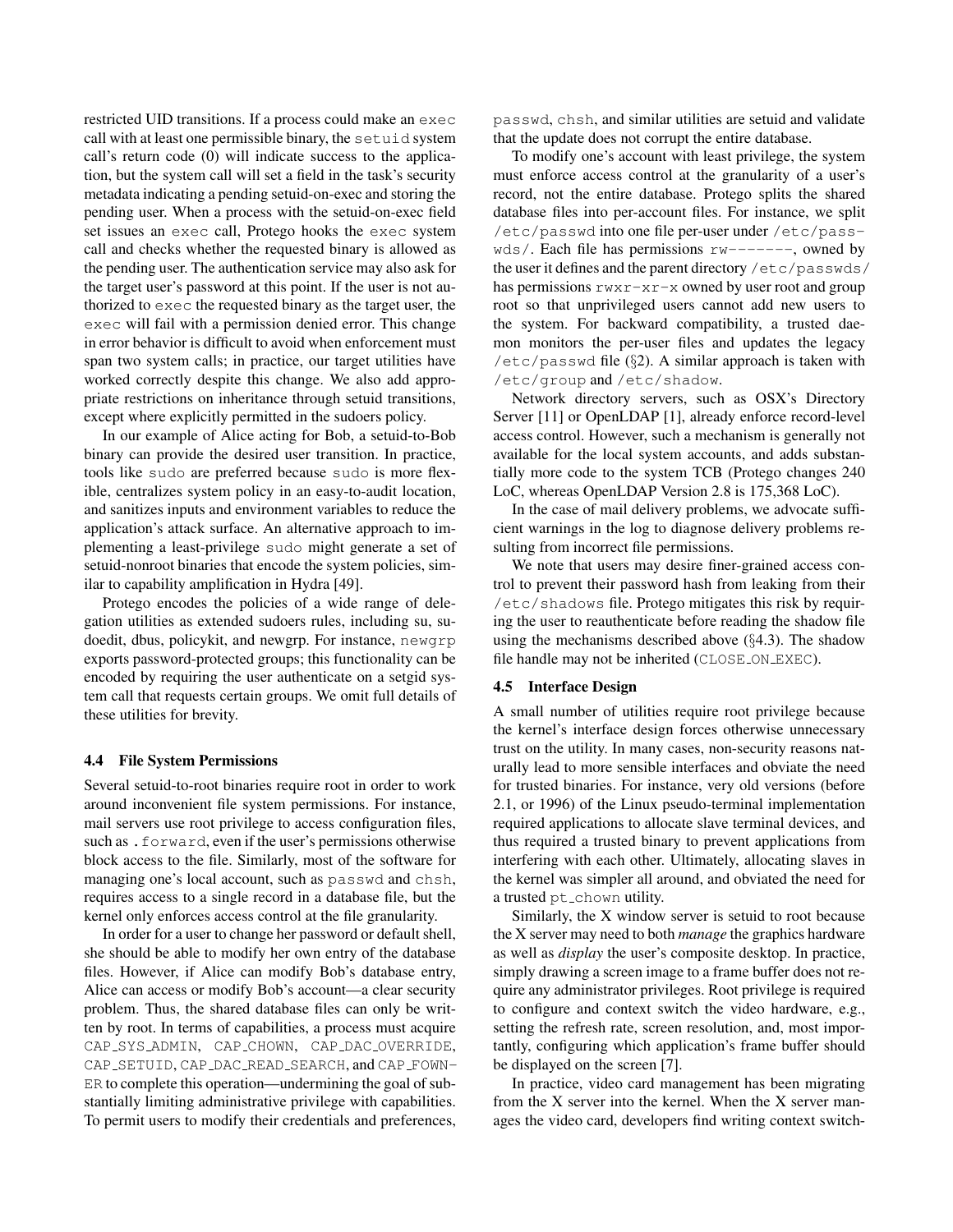ing code for a range of video hardware cumbersome. The video configuration changes when a user switches from one X server to another, or from the X server to a text console (via Ctrl-Alt-F1). The X server must correctly save and restore all state for all supported video cards. Thus, X and video driver developers have decided that a more sensible division of labor is for the OS kernel to manage context switching the video card. Linux now has a standard interface for device drivers to save and restore device state, called Kernel Mode Setting (KMS) [7], introduced in Linux 2.6.29.

KMS eliminates the need for X to run as root [19], and is being adopted by all major device manufacturers. Device drivers with KMS support have been written for chipsets manufactured by Intel, ATI (radeon), Nvidia (nouveau driver), and others. Nvidia's closed-source drivers have recently started adopting KMS [30]. We have verified this on our own machines using the Nouveau driver and running an X server binary that is not setuid to root.

An interesting contrast is that, unlike many setuid binaries, X and the Linux video drivers are still under very active development. The same decision that led to a needless attack surface has caused enough practical problems that developers are rectifying the problem for non-security reasons.

#### 4.6 Limitations and Discussion

Our study covers a representative sample of setuid-to-root binaries, and we expect that Protego can easily support most of the remaining setuid-to-root binaries. We note that the Protego prototype allows an administrator to reenable the setuid bit if necessary. If the setuid bit is actually removed from all other binaries when the bit is reenabled on the system, the only marginal difference will be that the one unsupported binary is added to the system's trusted computing base.

The most likely situations where the setuid bit may be required are new kernel interfaces where the desired policy is not well understood. For instance, Linux has been gradually adding support for sandboxing with restricted namespaces [28], beginning with version 2.6.23. Until version 3.8, the security implications were not sufficiently understood, and sandboxing utilities, such as chromium-sandbox, had to run setuid-to-root. The security implications are now better understood, and newer kernels allow unprivileged users to use safe namespace configurations.

The main weakness of the Protego design is that its tools for mitigating information leaks are limited compared to SELinux, but more powerful than unmodified Linux. Two setuid binaries need to read sensitive data: ssh-keysign and password changing utilities. In these cases, a measure of trust is unavoidable. Protego develops fine-grained delegation rules (§4.3) that allow only these trusted binaries to read specific sensitive files. These restrictions are not as strong as SELinux roles [22, 32]. For example, a keysigning role might take away network access and write permission to any file handle other than a pipe to the parent. In comparison, Linux allows *any* program with root privilege to read these

| <b>Test</b>                            | Linux                                  | $+/-$                 | Protego                                 | $+/-$  | % OH              |  |
|----------------------------------------|----------------------------------------|-----------------------|-----------------------------------------|--------|-------------------|--|
|                                        |                                        | Imbench               |                                         |        |                   |  |
| syscall (us)                           | 0.04                                   | 0.00                  | 0.04                                    | 0.00   | 0.00              |  |
| read                                   | 0.09                                   | 0.00                  | 0.09                                    | 0.00   | 0.00              |  |
| write                                  | 0.09                                   | 0.00                  | 0.09                                    | 0.00   | 0.00              |  |
| stat                                   | 0.34                                   | 0.00                  | 0.33                                    | 0.00   | $-2.94$           |  |
| open/close                             | 1.17                                   | 0.09                  | 1.17                                    | 0.09   | 0.00              |  |
| mount/umnt                             | $\overline{525.15}$                    | 18.82                 | 531.13                                  | 19.44  | 1.13              |  |
| setuid                                 | 0.82                                   | 0.09                  | 0.83                                    | 0.06   | 1.22              |  |
| setgid                                 | 0.82                                   | 0.09                  | 0.83                                    | 0.09   | 1.22              |  |
| ioctl                                  | 2.76                                   | 0.45                  | 2.78                                    | 0.48   | 0.72              |  |
| bind                                   | 1.77                                   | 0.10                  | 1.81                                    | 0.11   | 2.25              |  |
| sig install                            | 0.10                                   | 0.00                  | 0.10                                    | 0.00   | 0.00              |  |
| sig overhead                           | 0.70                                   | 0.00                  | 0.70                                    | 0.00   | 0.00              |  |
| prot. Fault                            | 0.19                                   | 0.00                  | 0.19                                    | 0.00   | 0.00              |  |
| fork+exit                              | 159.00                                 | 0.99                  | 158.00                                  | 0.40   | $-0.63$           |  |
| fork+execve                            | 554.00                                 | 1.86                  | 573.00                                  | 1.81   | 3.43              |  |
| fork+/bin/sh                           | 1360.00                                | 1.33                  | 1413.00                                 | 1.72   | 3.90              |  |
| OKB create                             | 5.57                                   | 0.39                  | 5.43                                    | 0.37   | $-2.51$           |  |
| 0KB delete                             | 3.93                                   | 0.59                  | 3.79                                    | 0.73   | $-3.56$           |  |
| 10KB create                            | 11.00                                  | 0.13                  | 10.80                                   | 0.10   | $-1.82$           |  |
| 10KB delete                            | 5.90                                   | 0.36                  | 5.85                                    | 0.57   | $-0.85$           |  |
| <b>AF_UNIX</b>                         | 9.30                                   | 0.00                  | 9.69                                    | 0.00   | 4.19              |  |
| Pipe                                   | 6.73                                   | 0.00                  | 6.88                                    | 0.00   | 2.23              |  |
| <b>TCP</b> connect                     | 18.00                                  | 0.00                  | 18.55                                   | 0.00   | $\overline{3.05}$ |  |
| Local TCP lat                          | 19.63                                  | 0.00                  | 20.87                                   | 0.00   | 6.32              |  |
| Local UDP lat                          | 16.70                                  | 0.00                  | 17.90                                   | 0.00   | 7.19              |  |
| Rem. UDP lat                           | 543.60                                 | 0.00                  | 578.30                                  | 0.00   | 6.38              |  |
| Rem. TCP lat                           | 588.10                                 | 0.00                  | 631.50                                  | 0.00   | 7.38              |  |
| BW(MB/s)                               | 5316.60                                | 0.00                  | 5170.69                                 | 0.00   | 2.74              |  |
|                                        |                                        |                       | <b>Postal Benchmark for Exim server</b> |        |                   |  |
| Messages/min                           | 258.64                                 | 3.33                  | 258.75                                  | 3.09   | 0.04              |  |
|                                        |                                        | <b>Kernel Compile</b> |                                         |        |                   |  |
| time(s)                                | 764.41                                 | 4.36                  | 775.39                                  | 5.28   | 1.44              |  |
|                                        |                                        | <b>Apache Bench</b>   |                                         |        |                   |  |
| Time per request (ms, lower is better) |                                        |                       |                                         |        |                   |  |
| 25 conc. reqs                          | 0.28                                   | 0.01                  | 0.29                                    | 0.01   | 3.57              |  |
| 50 conc. reqs                          | 0.26                                   | 0.00                  | 0.27                                    | 0.00   | 3.85              |  |
| 100 conc. reqs                         | 0.25                                   | 0.01                  | 0.26                                    | 0.01   | 4.00              |  |
| 200 conc. reqs                         | 1.13                                   | 0.02                  | 1.16                                    | 0.02   | 2.65              |  |
|                                        | Transfer rate (Kbps, higher is better) |                       |                                         |        |                   |  |
| $25$ conc. reqs                        | 6781.04                                | 134.14                | 6506.29                                 | 157.34 | 4.05              |  |
| 50 conc. reqs                          | 7375.21                                | 253.56                | 7083.63                                 | 248.34 | 3.95              |  |
| $100$ conc. reqs                       | 7342.15                                | 206.45                | 7051.54                                 | 236.78 | 3.96              |  |
| 200 conc. reqs                         | 1642.90                                | 106.46                | 1599.55                                 | 113.92 | 2.64              |  |

Table 5. Protego overheads compared to Linux with AppArmor. Unless otherwise noted, tests measure execution time in microseconds (lower is better). A few tests measure bandwidth in MBps or Kbps, where higher is better.

files. Protego's contributions are orthogonal to SELinux's, and could be adopted by SELinux to mutual benefit.

## 5. Evaluation

This section aims to answer the following questions:

- 1. What is the cost (in execution time and network throughput) of moving setuid policies into the kernel? In particular, what cost is imposed on applications that do not use any privileged functionality?
- 2. How does Protego affect overall system security?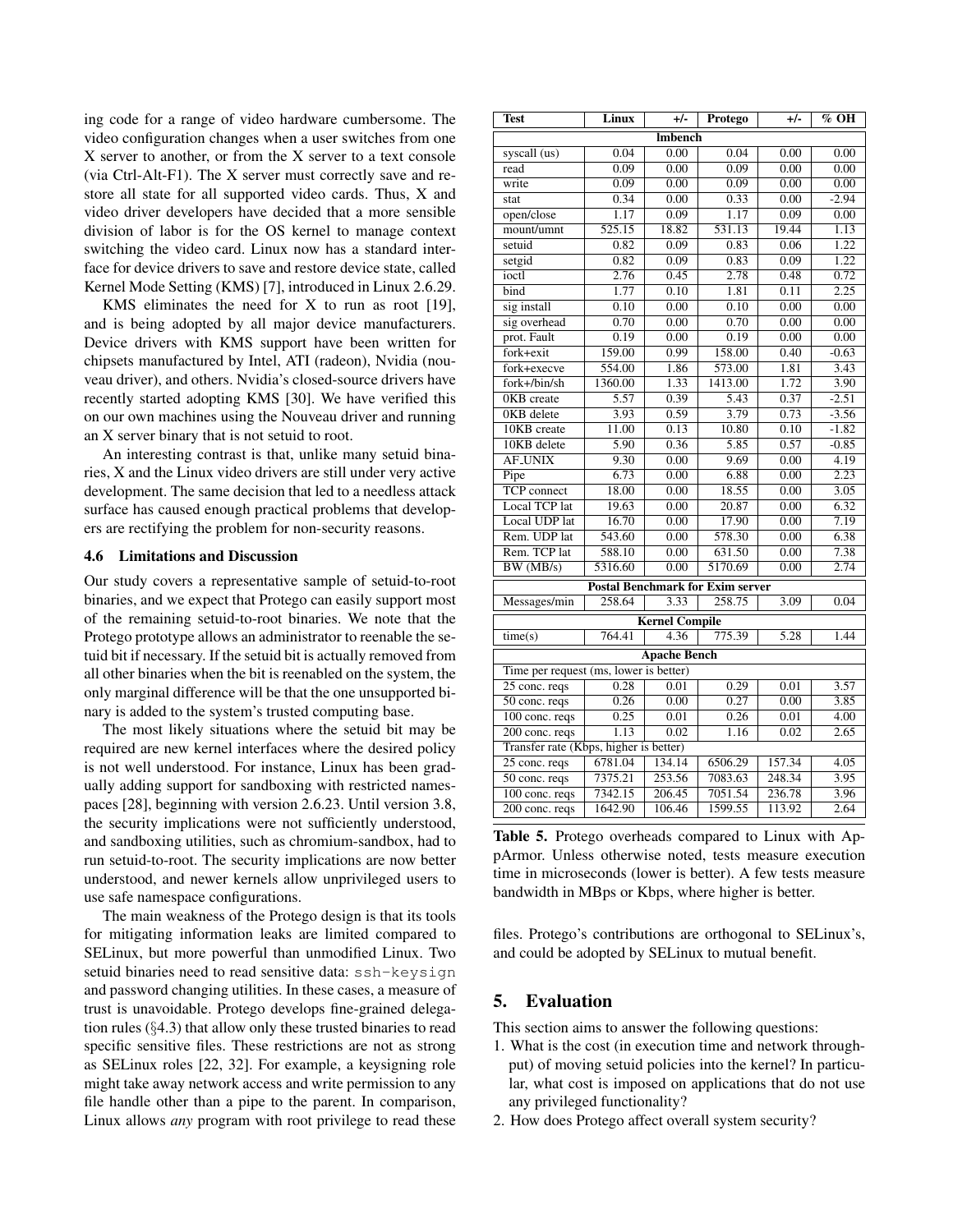- 3. Are Protego functionality and policies identical to unmodified Linux?
- 4. What effort would be required to deprivilege the remaining 67 packages containing setuid-to-root binaries?

Our baseline is an unmodified Linux 3.6.0 kernel configured to use AppArmor and iptables with no firewall rules on Ubuntu 12.04. Protego was refactored from Linux 3.6.0. All measurements were collected on a Dell Optiplex 790 with a 4-core 3.40 GHz Intel Core i7 CPU. The test machine has 4 GB of memory and a 250GB, 7200 RPM SATA disk.

#### 5.1 Performance Overheads

We measure the performance cost of Protego policy enforcement on applications that do not require any privilege on Linux with both application benchmarks and the lmbench microbenchmark suite, version 3.0-a9. We note that within a run, we use the standard lmbench configuration, which includes a number of iterations scaled appropriately to the test case. We report the mean and 95% confidence intervals. We also measure Linux kernel 3.6.6 compilation time and network performance using the ApacheBench benchmark, version 2.3, exercising an Apache web server, version 2.2.16.

We note that most applications which use the setuid bit are interactive, and thus difficult to meaningfully benchmark. The most interesting exception to this are the mail servers, so we include measurements of exim4 server using the Postal [17] benchmark. We also extend lmbench with 5 additional tests that exercise the system calls we modified.

In general, the overheads of Protego are low, ranging from 0–7.4%. Table 5 lists the measurements of Protego, as well as overhead relative to Linux. For many system calls, Protego has no effect on the behavior and performance is comparable. In the case of exec, for instance, Protego adds 5.78% overhead to enforce setuid policies. A few microbenchmarks show small performance improvements commensurate with the confidence intervals, which we believe are noise. At the macro-benchmark level, such as a Linux kernel compile, Protego overhead is only 1.44%.

In order to enforce policies on raw network packets, we add additional netfilter rules on all outgoing packets. To measure the impact on unprivileged applications, we compare to netfilter with no rules configured, and the overhead ranges from 2–4% for the standard ApacheBench web service benchmark. These results indicate that the performance overheads are acceptable.

#### 5.2 Security Evaluation

It is difficult to quantify the change in risk of any change to a system interface and enforcement mechanism. To evaluate Protego we consider two rough indicators: the net change in the trusted computing base and whether historical vulnerabilities in setuid binaries would occur in code that is now de-privileged, or in code that moved into the OS kernel.

| <b>Utilities</b>       | <b>Total</b> | Priv.                    | <b>CVE</b> Identifiers |
|------------------------|--------------|--------------------------|------------------------|
|                        | <b>CVEs</b>  | Esc.                     |                        |
| ping                   | 84           | 4                        | 1999-1208, 2000-1213,  |
|                        |              |                          | 2000-1214, 2001-0499   |
| traceroute             | 26           | $\overline{c}$           | 2005-2071, 2011-0765   |
| mount, umount          | 114          | $\overline{c}$           | 2006-2183, 2007-5191   |
| mtr                    | 4            | $\overline{\mathcal{E}}$ | 2000-0172, 2002-0497,  |
|                        |              |                          | 2004-1224              |
| sendmail               | 84           | $\overline{c}$           | 1999-0130, 1999-0203   |
| exim                   | 21           | $\overline{c}$           | 2010-2023, 2010-2024   |
| sudo                   | 61           | 5                        | 2001-0279, 2002-0043.  |
|                        |              |                          | 2002-0184, 2009-0034,  |
|                        |              |                          | 2010-2956              |
| sudoedit               | 3            | 1                        | 2004-1689              |
| newgrp                 | 7            | 6                        | 1999-0050, 2000-0730,  |
|                        |              |                          | 2000-0755, 2001-0379,  |
|                        |              |                          | 2004-1328, 2005-0816   |
| passwd                 | 87           | 1                        | 2006-3378              |
| passwd, su             |              | $\overline{1}$           | 2003-0784              |
| su                     | 31           | $\overline{2}$           | 2000-0996, 2002-0816   |
| chsh, chfn, su, passwd |              | 1                        | 2002-1616              |
| chsh, chfn             | 10           | $\overline{2}$           | 2005-1335, 2011-0721   |
| dhus                   | 22           | 1                        | 2012-3524              |
| pkexec, policykit      | 24           | $\overline{2}$           | 2011-1485, 2011-4945   |
| X                      | 33           | $\overline{c}$           | 2002-0517, 2006-4447   |
| capabilities           | 7            | 1                        | 2000-0506              |

Table 6. Historical vulnerabilities in setuid-to-root binaries (total, and those that lead to privilege escalation). In Protego, these utilities and the vulnerable code would be deprivileged and would not lead to a privilege escalation. Dashes are placed in the "Total" column for a CVE that spans multiple packages; the package totals are reported in other rows.

Trusted Computing Base. We first carefully measure the change in privileged lines of code in the previously setuid binaries. At a high level, Protego adds 715 lines of policy checking code to the Linux kernel, 400 lines of code in Python which monitors certain configuration files for changes, and a 1,200 line authentication utility. The authentication utility is refactored from existing trusted code in login and newgrp. To balance this number, we also measure the lines of trusted binary code that no longer execute with privilege—a total of 15,047. We are careful to report a conservative estimate—ignoring whitespace, comments, standard libraries, and any code that would have executed after dropping privilege in the original code. Thus, Protego decreases the lines of trusted code by at least 12,732.

One potential concern is that Protego (conceptually) migrates policy enforcement code from applications to the kernel. We hasten to note that the policy enforcement code in the kernel is only 200 lines of straightforward C code. Protego also expands the purview of policies enforced in the kernel; these concerns are localized to our LSM, and generally make existing kernel policies more precise.

Similarly, one might be concerned about adding the userlevel authentication service and monitoring daemon to the trusted computing base. We note that authentication code is trusted in both systems, the only difference is how it is invoked. Parsing configuration files can introduce new vulner-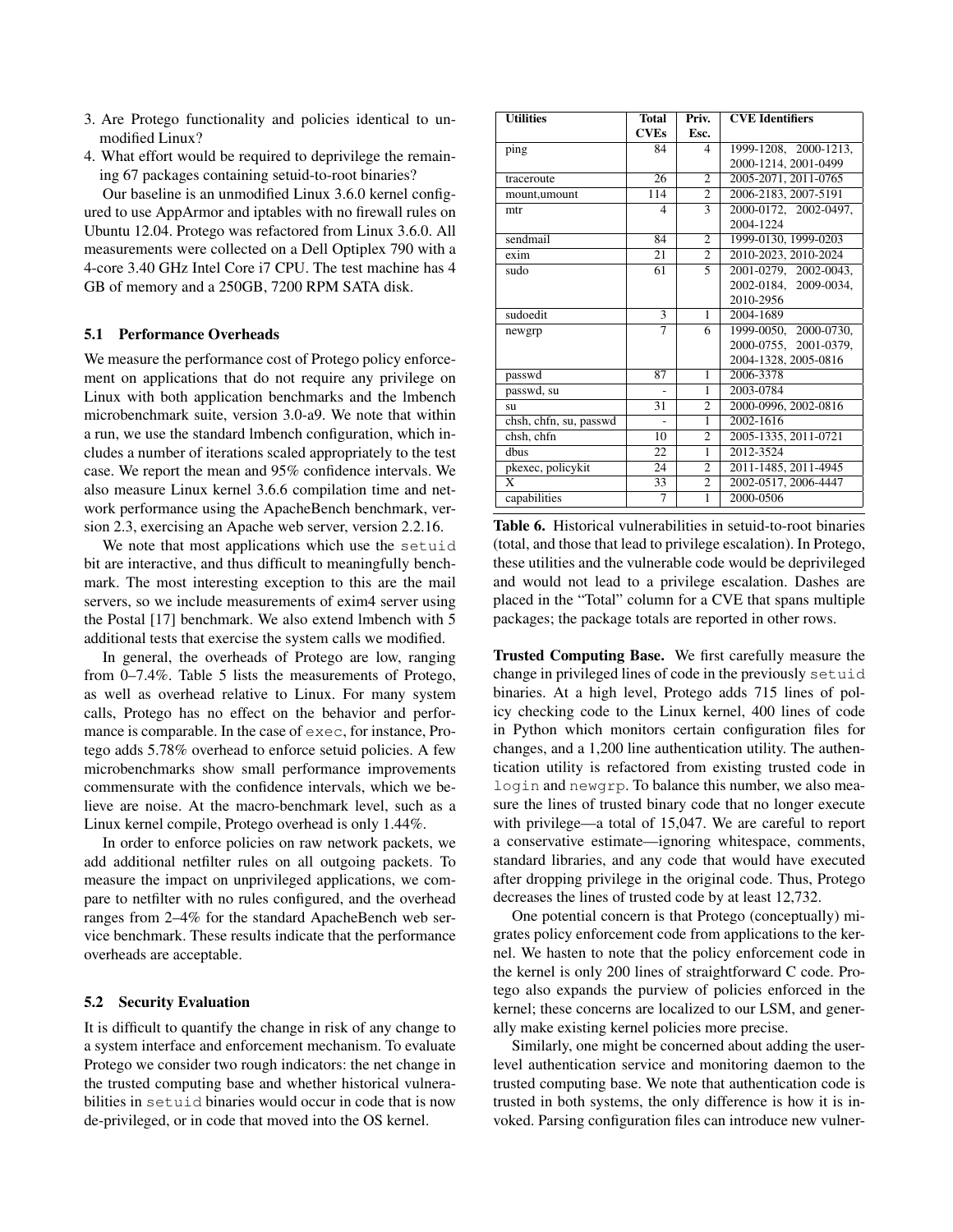| <b>Binary</b> | Coverage % | <b>Binary</b> | Coverage % |
|---------------|------------|---------------|------------|
| chfn          | 94.4       | sudo          | 90.1       |
| chsh          | 92.7       | sudoedit      | 90.9       |
| gpasswd       | 91.3       | mount         | 94.1       |
| newgrp        | 93.5       | umount        | 92.5       |
| passwd        | 91.0       | ping          | 96.2       |
| su            | 92.2       |               |            |

Table 7. Gcov coverage of command-line setuid binaries

abilities, but the risk is small, as the files are simple. This daemon is written in a managed language with regular expressions (Python) to minimize the risks commonly associated with input parsing. The monitoring service could be eliminated by changing additional legacy code. The code we add to the TCB is short, simple, and easily audited.

A more subtle issue in selecting a configuration format is the risk of misconfiguration. Whenever possible, we chose to use legacy configuration files administrators would find familiar. This choice is debatable and largely incidental to the Protego design; one could just as easily have a single policy file, as SELinux does, and perhaps manage this with some application to assist the administrator, all using the same underlying /proc interfaces to the Protego LSM.

Historical Vulnerabilities. We surveyed the Common Vulnerabilities Database [35] entries for the 28 binaries this paper studies. We found 618 total vulnerabilities over the lifespan of these utilities—40 of which led to acquisition of root privilege, summarized in Table 6.

We manually analyzed these 40 privilege escalation vulnerabilities and determined that these executed in code that now runs without privilege in Protego. Most of these vulnerabilities exploit buffer overflows, format strings, or environment variables. Moreover, these vulnerabilities are not in code substantially similar to the parsing, policy checking, or authentication code that we have added to Protego's TCB.

This data indicates that the probability of new privilege escalation vulnerabilities is relatively low, but the overall risk is still substantial. Most of the credit for the low probability of privilege escalation belongs to efforts to drop privilege after the privileged system calls have executed. Nonetheless, our analysis indicates that kernel support in Protego can further reduce the risk of privilege escalation.

As code matures the probability of exploitable bugs decreases. Although the most popular packages are generally quite old, Ubuntu has added 21 setuid-to-root binaries based on new code over the last 3 years, despite a net reduction in setuid binaries. The long-term goal of this project is to completely obviate the need for new setuid-to-root binaries, and their considerably higher risk of exploitable bugs.

#### 5.3 Functional Testing

In addition to manual functionality tests, we validate that Protego behaves equivalently to unmodified Linux with exhaustive test scripts for setuid command line utilities. We validate that the utilities have the same output and effects

| <b>Interface</b>           | <b>No. of Setuid Binaries</b> |
|----------------------------|-------------------------------|
| socket                     | 14                            |
| bind                       | 23                            |
| mount                      | 3                             |
| setuid, setgid             | 24                            |
| Video driver control state | 13                            |
| chroot/namespace           |                               |
| miscellaneous              |                               |

Table 8. System abstractions used by setuid binaries in packages not included in the Section 4 study. Abstractions below the double line need to be addressed in future work.

on both systems. We also use gcov [24] to measure the test coverage for the command-line utilities in Table 7, which is always above 90%. Although exercising nearly all code paths does not necessarily mean all inputs are handled equivalently on both systems, one can infer that the functionality and policy enforcement is very likely to be equivalent.

#### 5.4 Toward Zero Setuid-To-Root Binaries

This subsection surveys the remaining 67 packages (91 binaries) in Ubuntu Linux to assess how many can likely be deprivileged on Protego and how many will require different approaches. We note that this survey is preliminary, based on the documentation, and we have not tested these on Protego.

Table 8 groups the remaining binaries by the underlying interfaces that require privilege. We observe that 77 use interfaces already addressed by Protego, but may require refinement to the policies currently enforced. The remaining 14 binaries require privilege for:

- Namespaces (6). §4.6 explains that namespaces no longer require privilege in Linux kernel versions 3.8 and higher.
- System administration (3). Three binaries use privilege to reboot the system, load kernel modules, or configure the network. Some may be able to use PolicyKit or sudo (§4.3), but others may require additional consideration.
- Open a custom device (5). Virtualbox includes a kernellevel virtual machine monitor, which exports a custom device to 5 setuid binaries. These applications and the kernel module are tightly coupled, and additional work will be required to identify a sensible policy for this device.

Thus, we are optimistic that a few additional policy abstractions can complete our ongoing effort to obviate the need for all setuid-to-root binaries.

# 6. Related Work

This section surveys related efforts to reduce the privilege of setuid binaries, which generally speaking, either enforce least privilege on the *administrator*, but not regular user, or simply remove functionality from users.

Much related work on setuid binaries attempts to mitigate the risk of privilege escalation attacks by allocating privilege only to portions of a program (also known as privilege bracketing or privilege separation). Systrace [37] mitigates privilege escalation attacks by localizing privilege in setuid bina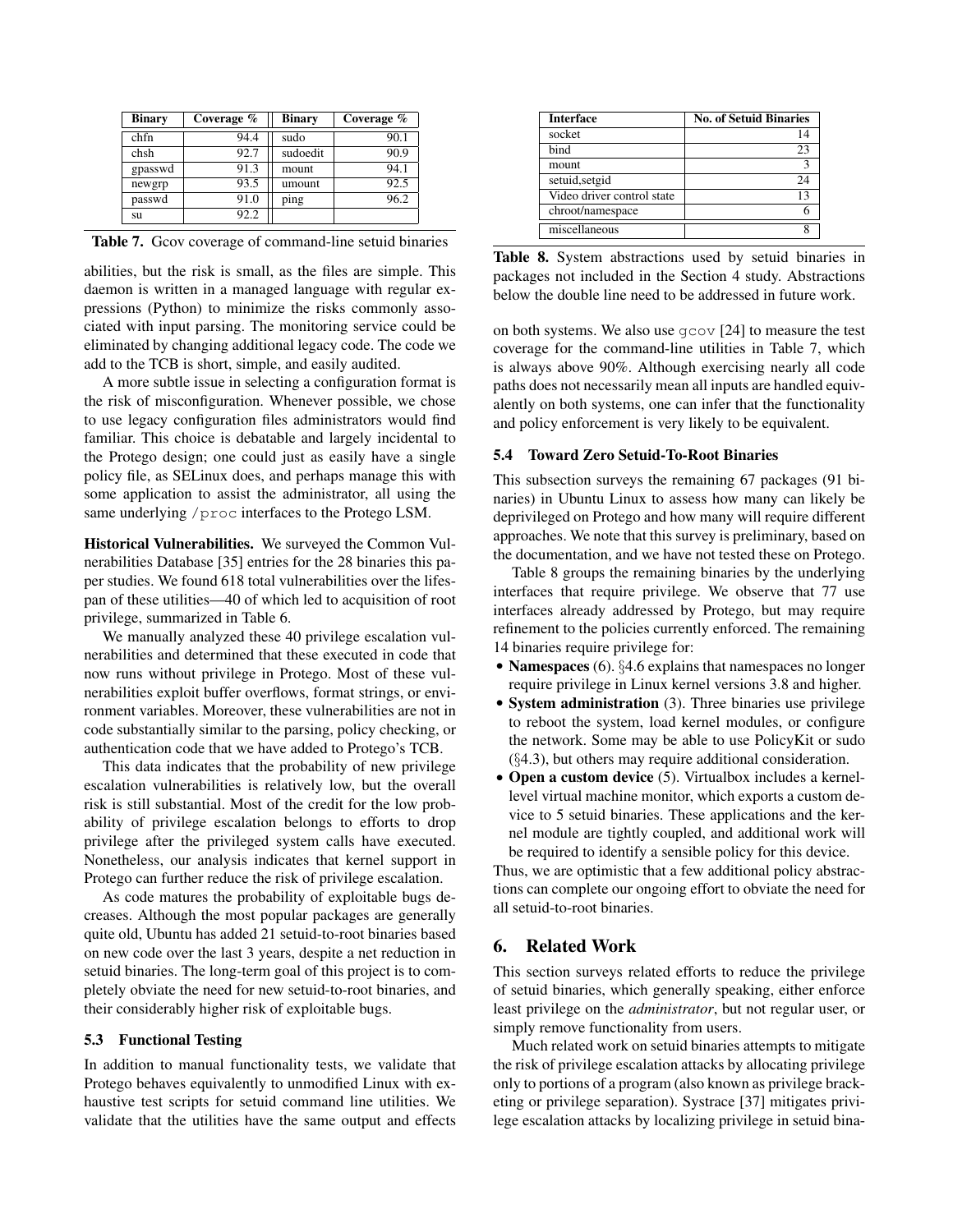ries to a single system call (e.g., the socket call in ping). Executable based access control [14] specifies which files a trusted binary may open; this design cannot prevent an errant passwd utility from changing other users' passwords, nor does it restrict privileged system calls unrelated to files. Protection domains within a setuid binary have also been proposed to preventing exploits in unprivileged operations from leaking into privileged code [41].

Secure Xenix [23, 25], and other secure Unix variants [13, 29, 46, 47] developed modern best practices for enforcing least privilege on the administrator: fragmenting administrative privilege into roles or capabilities, restricting the ability to create more setuid binaries, and removing the setuid bit if a binary is overwritten. Limiting the risk of exploiting a setuid binary is complimentary to Protego's goal of eliminating the need for setuid binaries.

Plan 9 eliminates setuid binaries by making every OS resource a file or file system, and by prolific use of finegrained capabilities [20]. For instance, Plan 9 represents all networking abstractions as files with capabilities, whereas Protego enforces finer-grained network security policies.

Although Windows has a richer access control model than Linux users and groups [42], Windows adopts similar practices for some resources, such as requiring Administrator privilege to create a raw socket [34].

Finally, Bastille [12] simply removes the setuid flag and supported functionality from many utilities. For instance, non-privileged users cannot mount a USB drive, ping another computer, or use the traceroute command functionality that could be safely reinstated on Protego.

Namespaces. Linux 3.8 allows unprivileged sandboxing applications, such as chromium, to create sandboxed network, mount, user, and process namespaces [28].

Namespaces are designed for isolating untrusted binaries, and are simply the wrong tool for enforcing least privilege when accessing shared system abstractions. Inside of a sandbox, a process can appear to have any capability, but any externally visible operations are subject to the original user's privilege. For instance, network namespaces allow an unprivileged process to access a fake network interface, and send ICMP packets within a fake network with no routes to the outside world. The major caveat is that any connection to the outside world requires an agent outside of the sandbox with the appropriate capabilities. In our network example, the agent would still need the CAP NET RAW capability to send ICMP packets out of the sandbox. In contrast, namespaces cannot safely allow access to shared system resources, such as passwd updating the password database.

## 7. Conclusion

This paper presents a study of setuid-to-root binaries on modern systems, yielding insights into the nature of least privilege, especially that one should consider the administrator and user separately. There is an interplay between the

division of labor between the kernel and userspace that directly impacts the need for trust; trusted binaries are often compensating for a design flaw in the system interface. Protego demonstrates techniques that can eliminate this longstanding attack surface without sacrificing functionality.

#### Acknowledgements

We thank the anonymous reviewers, our shepherd, Ted Wobber, Rob Johnson, and Vyas Sekar for insightful comments on earlier drafts of this paper. Ujwala Tulshigiri contributed to the Protego prototype implementation. This research was supported in part by NSF grants CNS-1149229, CNS-1161541, CNS-1228839, and the Office of the Vice President for Research at Stony Brook University.

## References

- [1] The openldap project. http://www.openldap.org/ project/, Aug. 1998.
- [2] netfilter. http://www.netfilter.org/, Dec. 2001.
- [3] The automounter autofs. http://www.autofs.org/, Sep. 2002.
- [4] Py-notify. http://home.gna.org/py-notify/, Dec. 2008.
- [5] SOCK RAW Demystified. http://www.sock-raw. org/papers/sock\_raw, May 2008.
- [6] AppArmor. http://wiki.apparmor.net/index. php/Main\_Page, Jun. 2011.
- [7] Kernel mode setting. https://wiki.archlinux. org/index.php/Kernel\\_Mode\\_Setting, Jan. 2011.
- [8] Debian Popularity Contest. http://popcon.debian. org/by\_inst, Feb. 2013.
- [9] Lintian Reports : setuid-binary. http://lintian. debian.org/tags/setuid-binary.html, Feb. 2013.
- [10] Ubuntu Popularity Contest. http://popcon.ubuntu. com/by\_inst, Feb. 2013.
- [11] Apple. Mac OS X Server V10.6 Open Directory Administration. White Paper, Apple: http: //manuals.info.apple.com/MANUALS/1000/ MA1180/en\_US/OpenDirAdmin\_v10.6.pdf, August 2009.
- [12] Securing Debian Manual: Bastille Linux. http://www. debian.org/doc/manuals/securing-debianhowto/ch-automatic-harden.en.html\#s6.2, Apr. 2012.
- [13] M. Bishop. Managing Superuser Privileges under UNIX. Technical report, Research Institute for Advanced Computer Science, NASA Ames Research Center, 1986.
- [14] B. Bringert. Executable based access control. Technical report, Chalmers University of Technology, 2003.
- [15] H. Chen, N. Li, and Z. Mao. Analyzing and Comparing the Protection Quality of Security Enhanced Operating Systems.